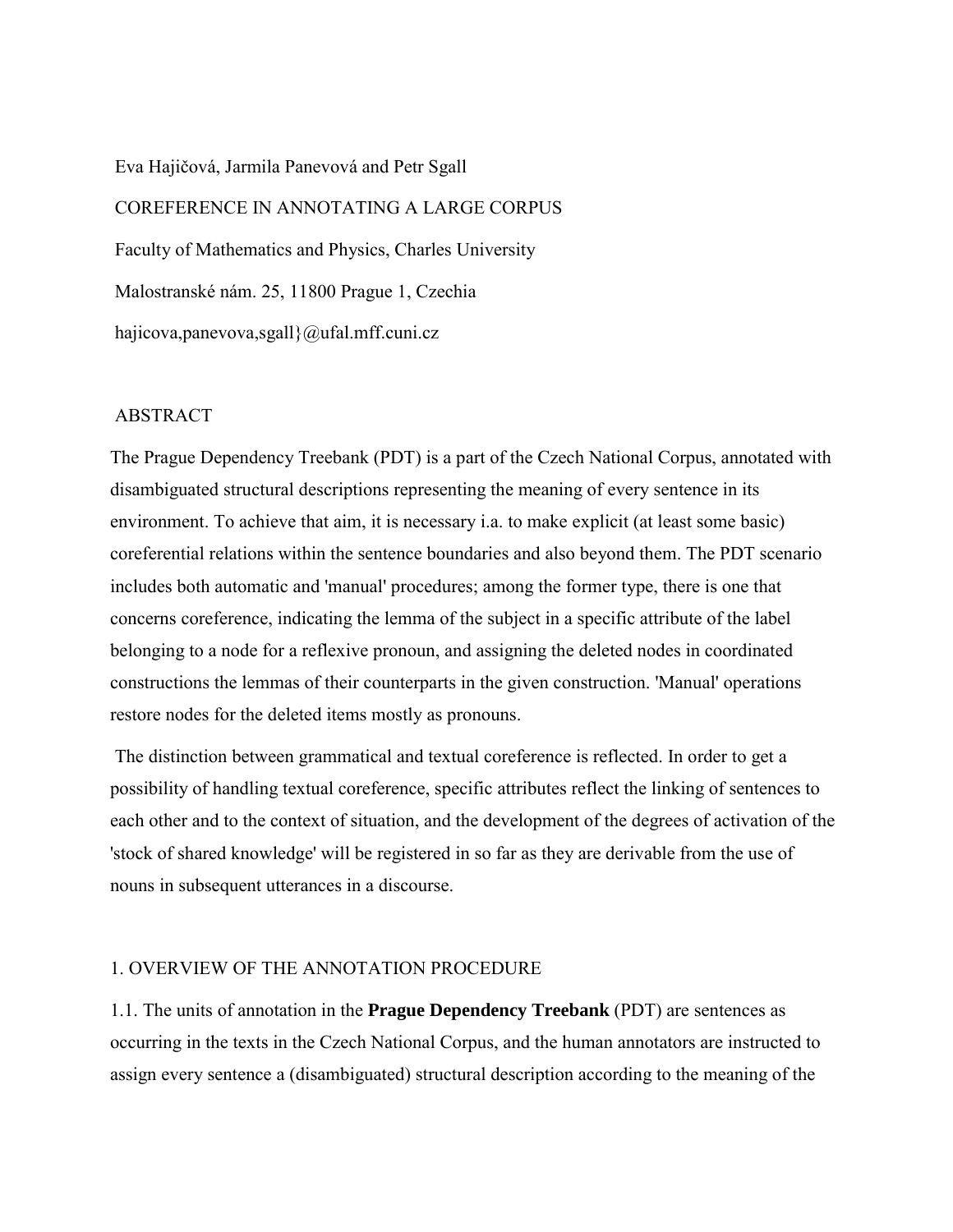sentence in its environment. In the manual phase, the annotators are helped by a 'user-friendly' software that makes it possible to work with diagrammatic shapes of the trees.

 Several parts of the tagging procedure can be formulated as general steps, carried out automatically (see Hajič 1998, Hajičová 1998). One of these parts follows after the dependency structure of the sentence (the nodes of the dependency tree and the syntactic relations indicated by labels of the edges) has been indicated by the annotators. Among other tasks, this module adds certain points concerning coreference:

 (i) the lemma of the node carrying the functor value ACT is assigned to the attribute COREF of an occurrence of the reflexive pronoun *se* that has not yet been treated (i.e. the PAT - Patient, Objective - of an active verb);

 (ii) the remaining nodes without lemmas (in coordinated constructions or in apposition) are assigned the lemmas of their counterparts in the given construction; e.g. in *Jirka pozval Marii a Karel Milenu* (lit. 'Jirka invited Mary and Karel Milena'), the node corresponding to the deleted second occurrence of the verb (which has been added "by hand" as governing both *Karel*.ACT and *Milenu*.PAT) gets a lemma identical to that of the lefthand coordinated item.

 The annotation on the underlying syntactic layer (the resulting structures being called **tectogrammatical** tree structures, TGTSs) is carried out in parallel in two streams both having as their inputs the result of the automatic preprocessing of the 'analytic' (surface) syntactic trees (in which every word token and every punctuation mark have their corresponding nodes and the basic kinds of dependency relations are specified); for a description of this procedure, see Böhmová and Hajičová (1999). The outputs of these streams differ in the size of data and the size of information carried by the tags:

 (A) the set of "core" TGTSs (called 'large corpus', LC) has a large size, is being annotated with a higher speed and with tags carrying information about (a) the types of dependency relations and (b) values indicating the topic/focus articulation;

 (B) the set of "full" TGTSs (the 'model' corpus, MC) has a smaller size, being annotated with a lower speed and with tags carrying complete tectogrammatical information (for a detailed characteristics of TGTSs, see Hajičová et al. 1999).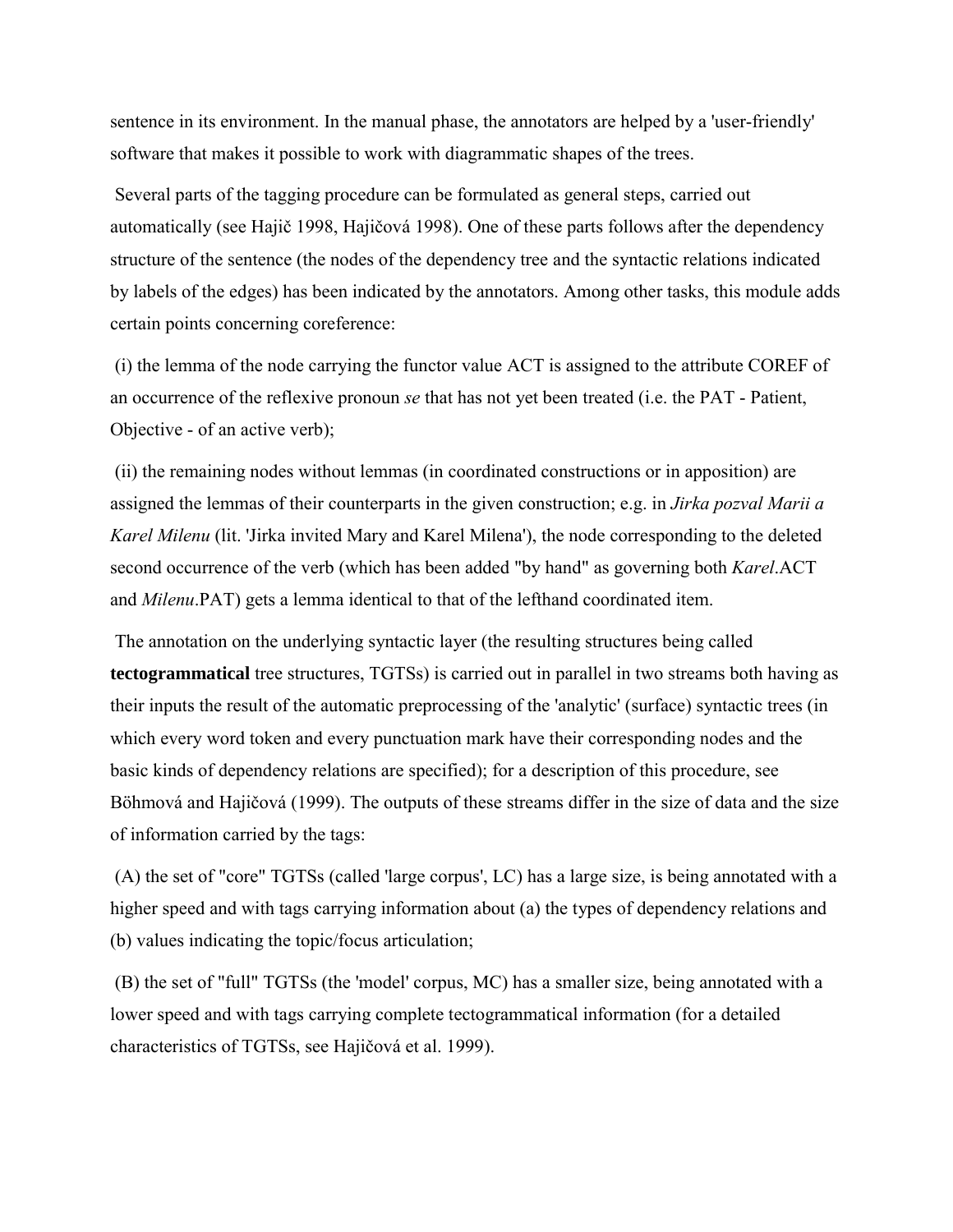1.2. Since one of the aims of the PDT is to serve as a resource for linguistic research beyond the limits of the sentence, three specific attributes have been introduced in the TGTSs reflecting the **linking of sentences** to each other and to the context of situation:

 (i) the attribute COREF having as its value the lexical value of the antecedent of the given anaphoric node (this node itself may be present on the surface, or deleted; the resolution of deletions is discussed by Hajičová and Sgall 2000),

 (ii) the attribute CORNUM with a value equal to the serial number of the antecedent of the given node (to avoid uncertainty in case of two occurrences of the same word in the sentence), and (iii) the attribute CORSNT indicating whether the antecedent is in the same sentence (the value NIL) or in the preceding context (the value PREV). If an anaphoric node deleted on the surface is being restored, its lexical value is specified as an anaphoric (weak) pronoun (P in the sequel), a specific lexical value (L), or a technical value (such as Cor for the 'controllee').

1.3. The system of annotation of the TGTSs makes it possible to reflect the distinction between **grammatical** and **textual** coreference (see Panevová 1991). A typical example of the former is the coreference of the subject of the infinitival complementation of the control verbs (the subject gets the lexical value Cor) and the coreference of the reflexive pronouns (getting L identical to that of the subject), as well as that of the relative words in their relationship to their antecedents. With the latter kind of coreference (e.g. the 'deleted' pronominal subjects in Czech as a pro-drop language or other cases of pronominal reference) the nodes for the anaphoric expressions get P as their lexical value. Although also nouns, verbs, etc., can have a coreferential value, which we plan to reflect in the future shape of the procedure (in Czech, nouns in such a position often are accompanied by the pronoun (or determiner) *ten* 'that'), we do not discuss these cases in the present paper. In the case of grammatical coreference, the substantial feature of which is the presence of the antecedent in a specified syntactic position of the sentence, an additional attribute ANTEC is used with the value equal to the dependency relation (functor) of the antecedent.

#### 2. TEXTUAL COREFERENCE

The textually coreferring node, which either corresponds to a **pronoun** or is a case of restored **deletion**, obtains a functor and a P lemma both in the MC and in the LC. In the MC, its attribute COREF obtains as its value the lemma of the antecedent, CORNUM gets the value of the serial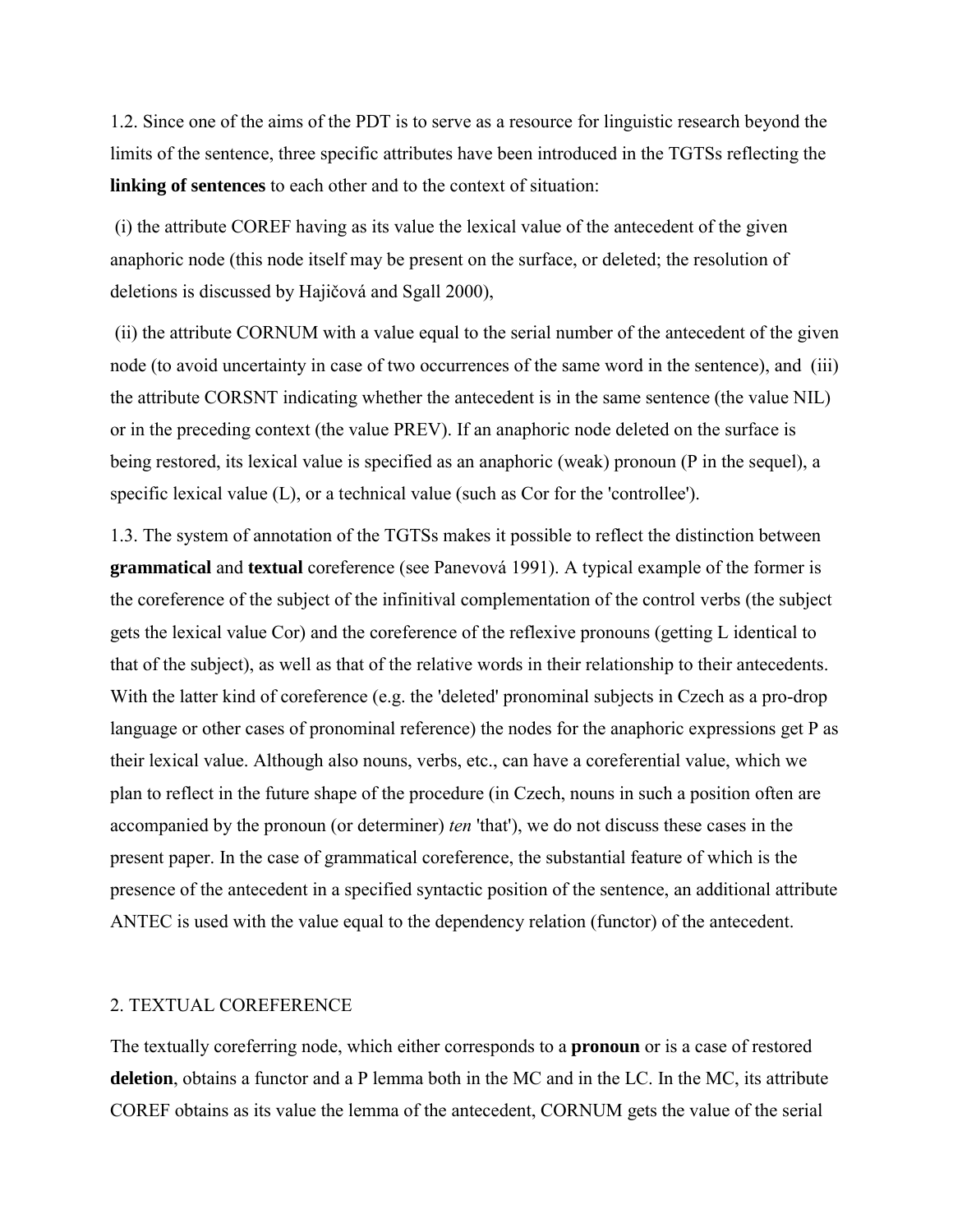number of the antecedent (according to its word-order position, adjusted by decimal fractions in case of preceding deletion restorations); in CORSTN the unmarked value NIL is placed automatically, and changed into PREV if the antecedent is in the preceding sentence.

 In the LC, the attribute COREF is left unfilled, and if the relevant node has been deleted, it is restored only in the case of a zero subject or of another deleted obligatory participant the head of which has not been deleted and is constituted by a deverbal noun or adjective of a fully productive type (as for deletion restoration, cf. Hajičová and Sgall, 2000; it should be noted that a restored node is always marked by the value ELID in one of its attributes).

 In (1) and (2), we give examples of coreferential zero subjects in MC (we embrace the added nodes in square brackets):

(1) Udělal [on.ANIM.SG.ACT.ELID] to.

°He has done it°.

(2) Byla [ona.FEM.SG.PAT.ELID] předběhnuta několika jinými.

°She was left behind by some others°.

While with (1) the Gender value is based on intrasentential context (the properties of the verb), with (2) the clue is only present in intersentential context: *ona* is ambiguous (similarly as the forms *byla* and *předběhnuta*, on the base of the agreement with which it has been restored), having also the value 'they', NEUT.PL (e.g. if the neuter noun *děvčata* 'girls' is the antecedent). With most other pronominal forms the number will be supplied automatically, but Gender and the value of the Functor are filled in manually, which is necessary also in case the pronoun has not been deleted; only in certain specific cases an automatic solution is possible, e.g. with a plural noun in the Vocative case accompanying the subject, as in (3), or with the verb-subject agreement disclosing the Gender of the subject, as in (4):

(3) Vy jste, kluci, spali?

'You, boys, have been sleeping?'

Vy.ANIM.PL.ACT;COREF:kluk;CORNUM:4 jste, kluci, spali?

(4) My jsme tam byly vöechny.

°We (women, girls) have been there all°.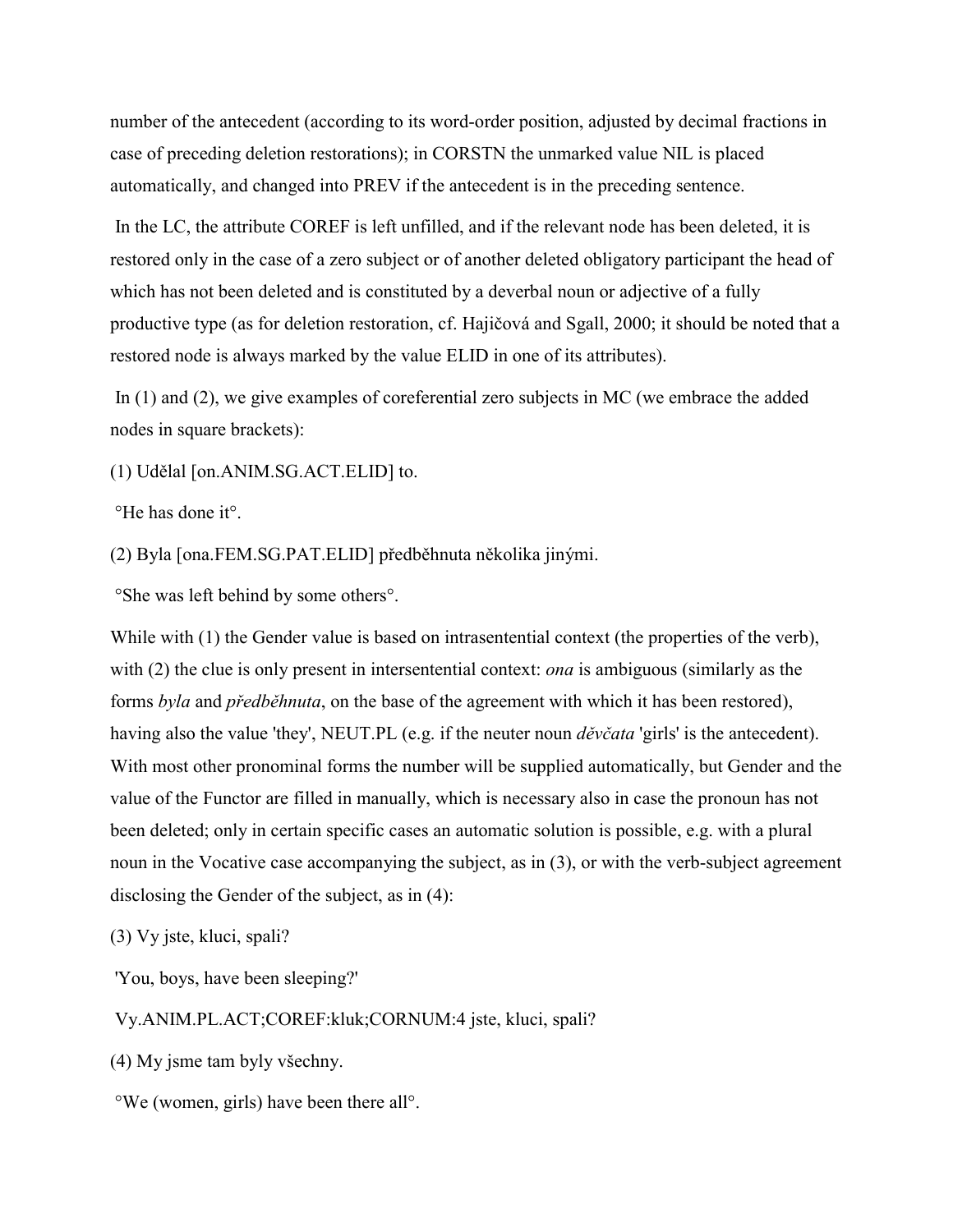My.FEM.PL.ACT jsme tam byly.FEM.PL vöechny.

In (4), also some other attributes should be manually assigned their values if there is an antecedent in the previous sentence (otherwise just symbols for empty values are present). It may be recalled that a verb such as *pröÌ* 'it rains' has no dependent ACT; its valency only admits adverbial adjuncts.

 Under textual coreference also wider anaphoric relations are understood, which do not represent full referential identity, as e.g. in (5), in which *oni* 'they' is interpreted as referring to a group that includes Anna.

(5) Anna zase nepřiöla. Oni vöichni často chybějÌ. 'Anna failed to turn up again. They all often are absent.'

In the months to come, the automatic procedure is supposed to be enriched in various respects, to cover at least the most regular phenomena of several further subdomains, among which it is directly relevant for textual coreference that the development of the degrees of activation of the 'stock of shared knowledge' (see Hajičová 1993) will be registered as far as derivable from the use of nouns in subsequent utterances in a discourse.

## 3. GRAMMATICAL COREFERENCE

With grammatical coreference, the value of COREF is filled in (by the lemma of the controller, the subject or another antecedent, see below), along with the lemma of the coreferring node and with its functor, both in the LC and in the MC. In the MC, also the values CORNUM and ANTEC are added. In CORSTN, the unmarked value NIL remains, since with grammatical coreference the antecedent occurs in the same sentence.

The typical cases of grammatical coreference are reflexive and relative pronouns, and 'control':

3.1. **Reflexives**: With active clauses, in the second phase of the automatic procedure, the forms *se, si, sebe, sobě*, *sebou* (case and gender forms of 'himself') are assigned the value of COREF (i.e., the lemma of the subject); otherwise (with passive and with *svůj*, *sv·*, etc., the possessive reflexive, which also has the lemma *se*) both the lemma and COREF are supplied manually.

 The functor is determined on the basis of the values occurring in the 'analytic' structures; often the following syntactic values are concerned: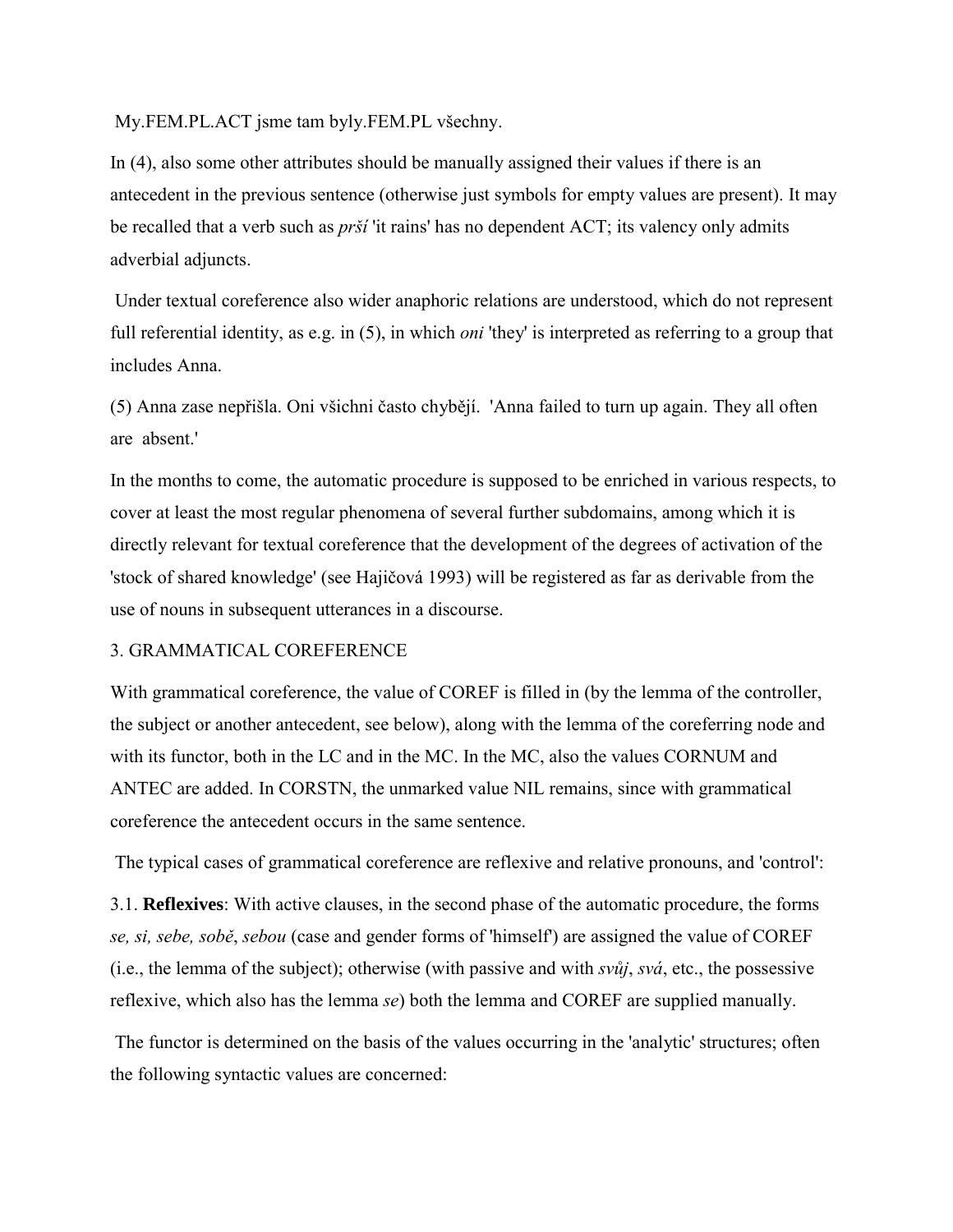(i) *se* - PAT, ACT (general Actor, cf. (6)); in many cases the seemingly reflexive verb is not a true reflexive but just a lexical derivative, e.g. in *smát se* 'laugh', *šiřit se* 'spread';

(6) To se má dělat rychle.

'One should do this quickly'

 (ii) *si* - ADDR, PAT, BEN(efactive), or ETHD ('ethical dative'), e.g. in *dělejte si, co chcete* 'do whatever you wish';

(iii) *svůj* - se.APP*,* with Gender and Number of its antecedent.

 A specific case is that of the reciprocal use of *se, si,* etc.; in the LC reciprocity is disregarded, but in the MC the pronoun gets the lemma *se-*Recp; most often the relation of reciprocity is constructed as coordination, and then it is the lemma of the conjunction that appears in COREF, see the example (7).

(7) Honza a Jirka se střídali.

'Johnny and George were alternating with each other.'

Honza.ACT a.CONJ Jirka.ACT se\_Recp.PAT;COREF:a střídali.

Clauses with a plural subject are handled similarly, see (8).

(8) Chlapci se střÌdali.

'The boys were alternating with each other.'

Chlapci.ACT se Recp.PAT;COREF:chlapec střídali.

In the MC, the attributes CORNUM and ANTEC get the values of the number and the functor of the antecedent, respectively.

3.2. **Relative** clauses are handled as congruent adjuncts of their antecedents; the functor of their verbs mostly is RSTR or DES (for restrictive and non-restrictive adjunct, respectively), both in LC and MC; the relative word gets its functor in accordance with its syntactic role within the clause, and the values of its attributes COREF, CORNUM in the MC correspond to the lemma and the number of the antecedent, as in (9) and (10).

(9) Jsou to lidé, kteří mají podobné názory.

°They are people who have similar opinions°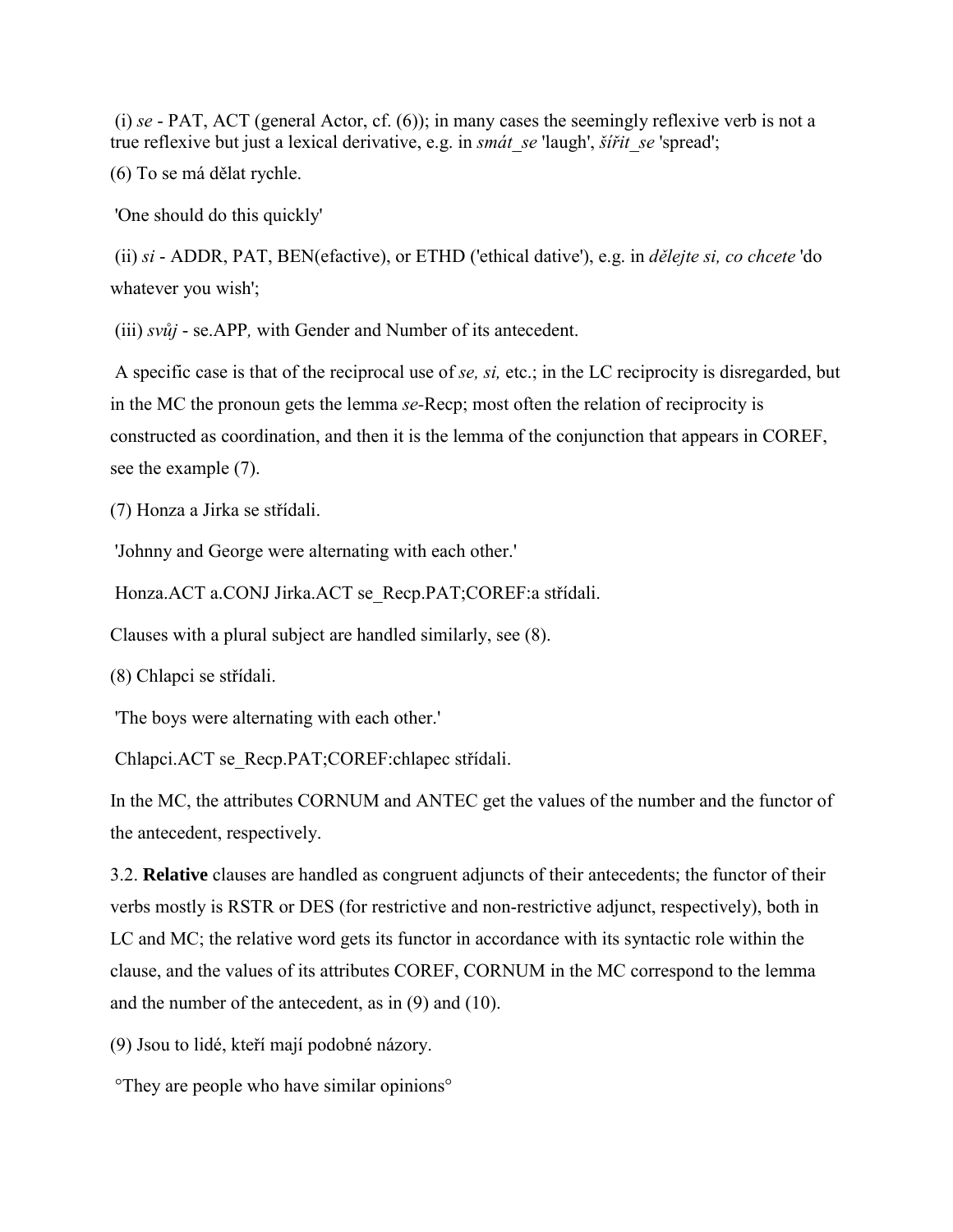Jsou to lidé, kteří.ACT;COREF:lidé;CORNUM:3 mají.RSTR podobné názory.

(10) Jsme lidÈ, kteřÌ se liöÌ od zvÌřat...

°We are people, who differ from animals...'

Jsme lidé, kteří.ACT;COREF:lidé;CORNUM:2 se\_liší.DES od zvířat...

Relative adverbs may have different functions, e.g. that of a Directional (as in (11)), not necessarily identical with that of the clause as a whole or with the anaphoric word accompanying it (and treated as its head).

 $(11)$  Kam to dáš, tam to najdeš.

'Where you put it there you find it.'

Kam.DIR-where to;COREF:tam;CORNUM:4 to dáš.RSTR, tam.LOC;COREF:kam;CORNUM:1 to najdeö.

3.3. The relation of **control** is handled manually for the time being, altough a part of the task is supposed soon to be fulfilled automatically. With most verbs of control the controller is specified as their Actor, Addressee or Patient. Due to the intrinsically syntactic character of the function of controller, we prefer to restore it in the form of a node labelled just with the 'technical' lemma Cor; in LC it gets the functor ACT (or, with a passive infinitive, PAT or ADDR) and with the lemma of the controller indicated in COREF. In MC also the functor of the controller and its position are filled in; see the following examples (with additions within LC again embraced in square brackets; the MC forms of  $(12)$  and  $(13)$  are  $(12')$  and  $(13')$ , respectively:

(12) Podnik plánoval [Cor.ACT.ELID;COREF:*podnik*] zvýšit výrobu.

 *°*The firm planned to raise (its) production.°

(12') Podnik plánoval [Cor.ACT.ELID;COREF:*podnik*;CORNUM:1;

ANTEC:ACT] zvýšit výrobu.

(13) Radili synovi [Cor.ACT.ELID] k odchodu.

lit.: <sup>o</sup>They advised (their) son to departure.<sup>o</sup>

(13') Radili synovi [Cor.ACT.ELID;COREF:*syn*;CORNUM:2;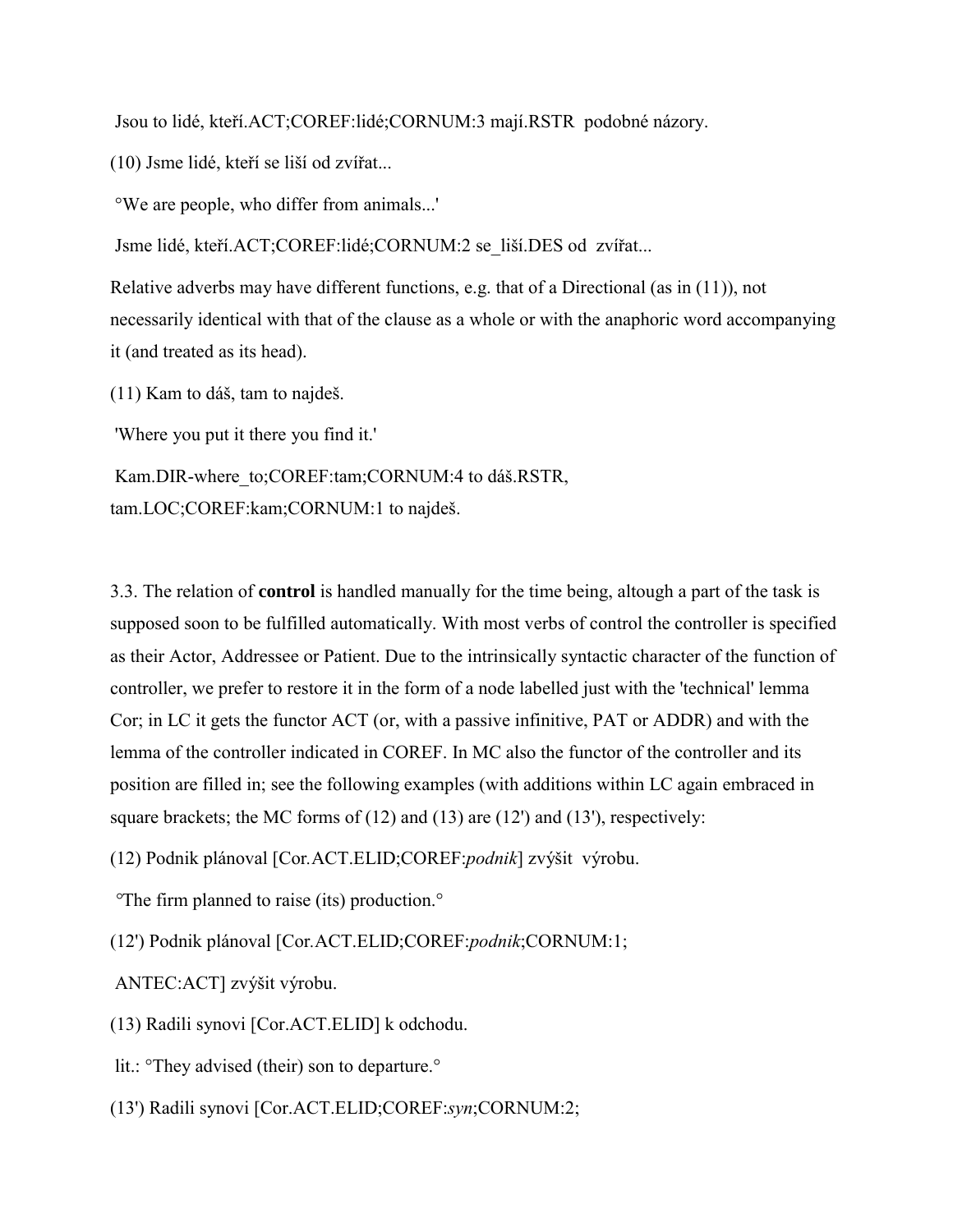#### ANTEC:ADDR] k odchodu.

Note: We distinguish between *Jirka slÌbil přijÌt* °George promised to come°*,* where a node with the lemma *Cor* functions as ACT of the infinitive (since the alternative that someone else would be coming is out of question) and a structure with textual coreference as e.g. *Jirka slÌbil, ûe přijde °*G. promised that he would come°, where as ACT of the infinitive the personal pronoun *on* with gender assigned according to context is supplied (in this case the alternative that but someone else would be coming rather than Jirka is quite possible).

 As (13) shows, also nouns of action functioning as objects of a verb of control are treated in this way. This concerns also the so-called Slavonic infinitive with accusative (the verb *slyöet* 'hear' has the frame ACT PAT (EFF) on this reading, i.e. the 'second object', Effect, is optional); (14) and (14') illustrate the assignment of tags in LC and MC, respectively.

(14) Honza slyšel Karla [Cor.ACT.ELID;COREF:Karel] otvírat dveře.

°Johnny heard Charles open the door°

(14') Honza slyšel Karla [Cor.ACT.ELID CORNUM:3;ANTEC:PAT] otvírat dveře.

If the position of PAT is not occupied by a specific lexeme in this construction, as in (15), then the lexical value in the COREF attribute is Gen (denoting a general participant):

(15) Jan slyšel [Cor.ACT.ELID;COREF:Gen] otvírat dveře.

°John heard the door open.°

## 4. CONCLUDING REMARKS

By now, 100 000 sentences from the Czech National Corpus have obtained their 'analytic' annotations, and we expect to get several thousands of sentences annotated by their TGTSs before the end of the year 2000.

 Neither the automatic nor the manual part of the tagging can achieve a complete formulation of tectogrammatical representations. Several types of grammatical information will be specified only after further empirical investigations. Thus, e.g., the disambiguation of the functions of prepositions and conjunctions can only be completed after lists of nouns and verbs with specific syntactic properties are established. However, the annotated corpus will offer a suitable starting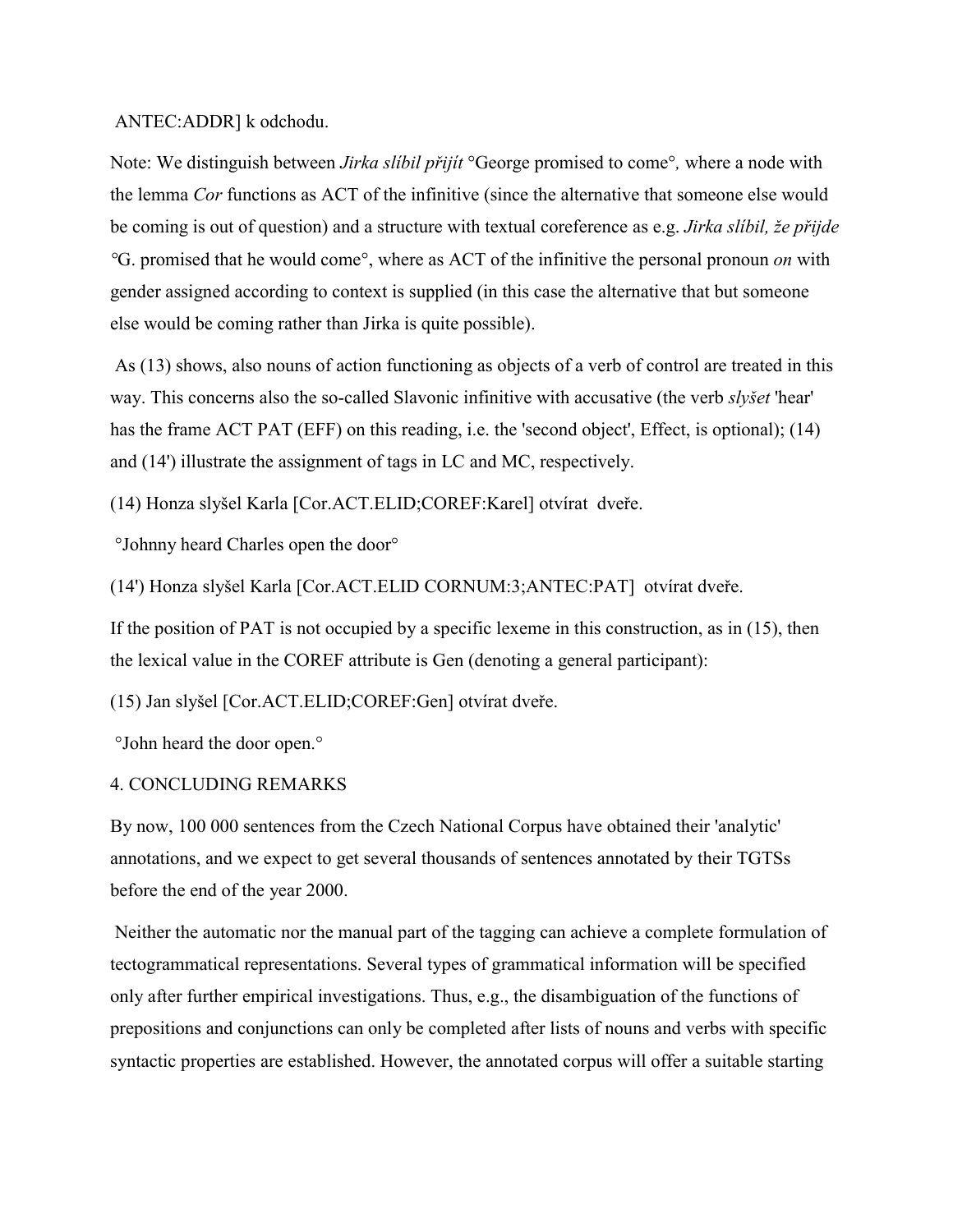point for monographic analysis of the problems concerned. Whenever possible, also statistical methods will be used.

 In this way a theoretically substantiated labelling of the TRs can be gained, distinguishing between different kinds of objects and adverbials, between meanings of function morphemes, topic and focus, and so on. The result will be much more complex than that of a parser or tagger of the usual kinds: not only the grammatical well-formedness will be checked, but disambiguated representations of sentences will be achieved, which (although underspecified in the points in which the sentence structure is not fully specific - indistinctness, "systematic ambiguity", scopes of quantifiers) would constitute an appropriate input for a procedure of semantic(-pragmatic) interpretation.

#### **Acknowledgement:**

The research reported on in this paper has been predominantly carried out within the project supported by the Czech Grant Agency 405-96-K214, and in part by that of the Czech Ministry of Education VS 96-151.

# **References:**

Böhmová A. and E. Hajičová (1999). The Prague Dependency Tree Bank I: How much of the underlying syntactic structure can be tagged automatically? *The Prague Bulletin of Mathematical Linguistics* 71, 5-12.

Hajič J. (1998). Building a syntactically annotated corpus: The Prague Dependency Treebank. In: *Issues of Valency and Meaning. Studies in Honour of Jarmila Panevová*, ed. by E. Hajičová, 106-132. Prague: Karolinum.

Hajičová E. (1993). *Issues of sentence structure and discourse patterns*. Prague: Charles University.

Hajičová E. (1998). Prague Dependency Treebank: From analytic to tectogrammatical annotations. In: *Text, Speech, Dialogue*, ed. by P. Sojka, V. Matouöek, K. Pala and I. Kopeček), Brno: Masarykova univerzita, 45-50.